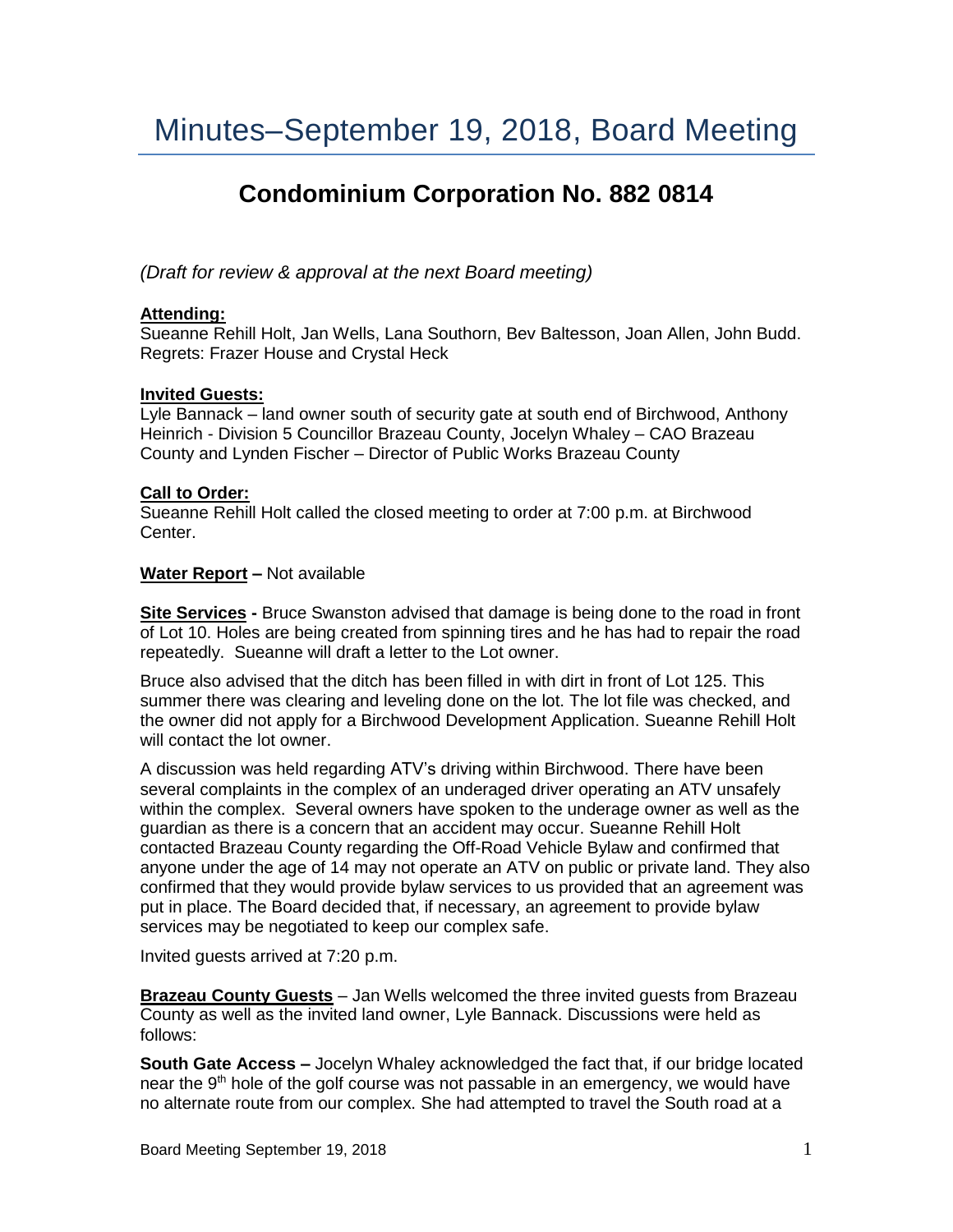time when it was barely accessible and concluded that there is a need for road improvements, as soon as possible. She advised that the road development was an operational issue generated by safety concerns and that discussions with land owners will start immediately; an agreement between the land owners, our Board, and ARC will be drawn up within the week. As a land owner of part of the land south of the gate, Lyle Bannack wanted to confirm that the road would not become a county road and that the road would be used as an emergency access road. He also commented that owners would continue to be able to use the road for loads that are not able to cross our bridge, providing that he is contacted, and an agreement is reached between the owner and himself. Lyle Bannack left the meeting at 7:35pm.

**Off Road Vehicle Bylaw –** A brief discussion was held with the County representatives regarding this bylaw. Jocelyn Whaley confirmed that the Board could enter into an agreement with bylaw services if we chose to do so.

**Birchwood Lagoon –** Jocelyn Whaley advised that the Birchwood Lagoon will not attract an additional levy to Birchwood residents, the Board thanked Anthony Heinrich for his efforts with this matter. The lagoon will be open to all sewage pump-out providers within the next couple of weeks. This will allow residents to choose their pump-out provider and that provider will be able to dispose of the waste at the Birchwood lagoon by entering an appropriate code. The Board continues to have a contract with Windy Ridge Septic Services for sewage pump-out services. All other providers are required to keep records for a minimum of one year should the County need to do an audit for usage of Birchwood residents.

**Planning & Development –** A discussion was held regarding the experiences some owners have had involving development permits and contacts within the County. Bev Baltesson and Sueanne Rehill Holt commented that recent experiences at the County office were vastly different than prior years. Bev commented that she felt the office, as well as the representatives were inviting and friendly and the staff was helpful and approachable. Bev also thought the revised County Development Permit seemed easier to complete. Jan Wells expressed a concern about the number of adjacent lot owners that receive copies of County Development Permits. Sueanne commented that the requirement to do so is legislated by a higher level of government. Jocelyn commented that there is a pending proposed change to the County Land Use Bylaw that will make changes to who may receive these permits in the future.

**Playground Signs –** Jan Wells indicated that she had previously emailed the County requesting signs be installed near the Birchwood Playground to indicate drivers should be aware that children may be in the area. Jocelyn Whaley confirmed that signage will be provided and installed from both directions by Brazeau County by the end of 2018. It was also acknowledged that the Board appreciates the care and upkeep the County does on the playground in the summer and any concerns addressed were performed in a pleasant and timely manner.

**Fire Smart –** Anthony Heinrich applauded the Board for embracing the Fire Smart Program and he commented that other similar residential areas in the County have not yet done so. Jan Wells advised that the Fire Smart Program is headed up by Clarence Wastle and a group of volunteers who deserve the credit. It was agreed that the Fire Smart open house held in June of 2018 was a success with many lot owners agreeing to have their lot assessed for improvements they could make to protect their lots better, in the event of a fire. Lot owners were also advised to consider Fire Smart choices when making repairs or renovations to their homes and lots.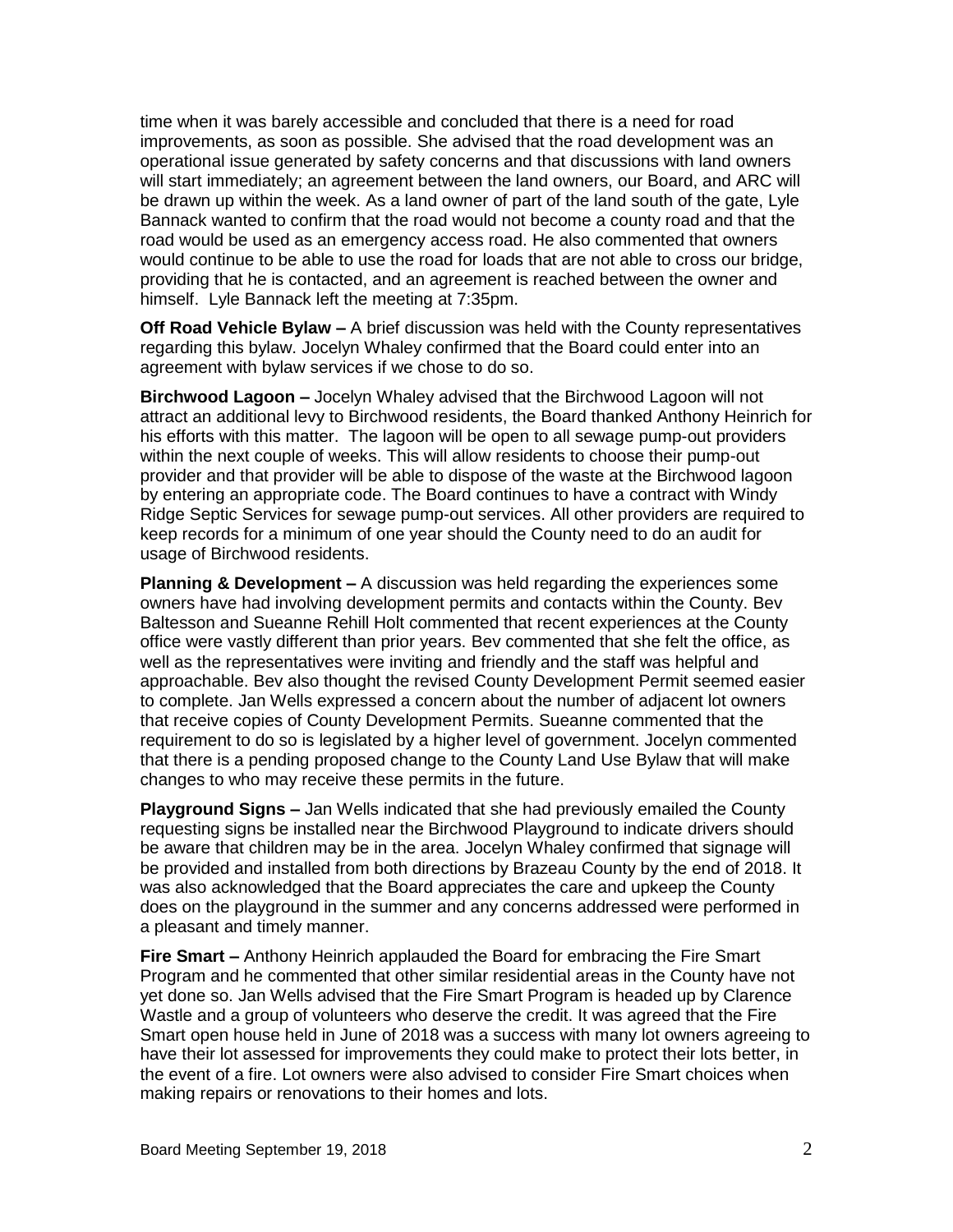That concluded the invited guest portion of the Board Meeting. Thanks, and appreciation was expressed to all the guests who attended. The invited guest portion of the meeting concluded at 8:05 p.m. and the closed meeting resumed.

# **Approval of the August 15, 2018 Minutes**

Minutes of the August 15, 2018 meeting minutes were previously circulated. Jan Wells moved that the minutes be accepted as drafted. Bev Baltesson seconded the motion, carried unanimously.

**Financial Report** – Bev Baltesson handed out copies of the July 31, 2018 financial report as well as a Balance Sheet and Income Statement up to September 17, 2018. No issues were identified. Bev advised that 30 Arrears Letters were initiated in August, and to date only 5 lots have made no payments towards the 2018-19 assessment. Arrears to date are approximately \$2,670.00 involving 15 lots. Crystal Heck continues to work on our behalf and with lot owners to collect these fees. The Board agrees that it is a huge benefit to have a resource such as Crystal to assist us in managing these accounts. Bev will provide and updated Owner's List to the Board as well as Bruce, Rod and Crystal as soon as possible.

**Site Services –** John Budd provided a summary of Site Services work on behalf of Frazer House. Bridge repairs as identified in the 2017 Reserve Fund Study were completed in August. A further 6 non-compliance letters were sent to owners for unsightly or uncared for lots with many of the lots complying without fines. The spreadsheet for tracking the Site Service non-compliance letters needs to be updated. Jan Wells will work with Frazer to complete the updating. The Board accepted a timed, planned approach initiated by Lot 71, allowing the owner to make improvements required on his lot. Frazer advised that he worked with the owner of Lot 168 to clear brush and debris. Tree trimming along the road ways was contracted out and completed on August 28, 2018 and the work was supervised by Bruce Swanston.

## **Old Business**

- Access Codes Changed at Birchwood Center Jan Wells and Bev Baltesson have completed this work and advised the appropriate parties. No party shall disclose the code unless it is approved by the Board.
- Bank Signing Authorizations Bev Baltesson has completed getting Board signatures, required identification, etc. Once documents have been signed by Accountant, Crystal Heck, the papers will be returned to the bank.
- Xplornet It was determined that members of the Board require additional time to go over the contract and some Board members believe that a site visit should be done with Bruce now that the property has been staked and we have a site survey. Copies of the contract have been printed and placed in the member's folders for review and comments. Jan Wells will arrange a site visit for Bruce Swanston and all who want to attend.
- Kubota Winter Storage The signed Kubota winter parking contract was received by the Board as per the conditions outlined at the August 15, 2018 meeting and agreed to by all Board members by email prior to this meeting.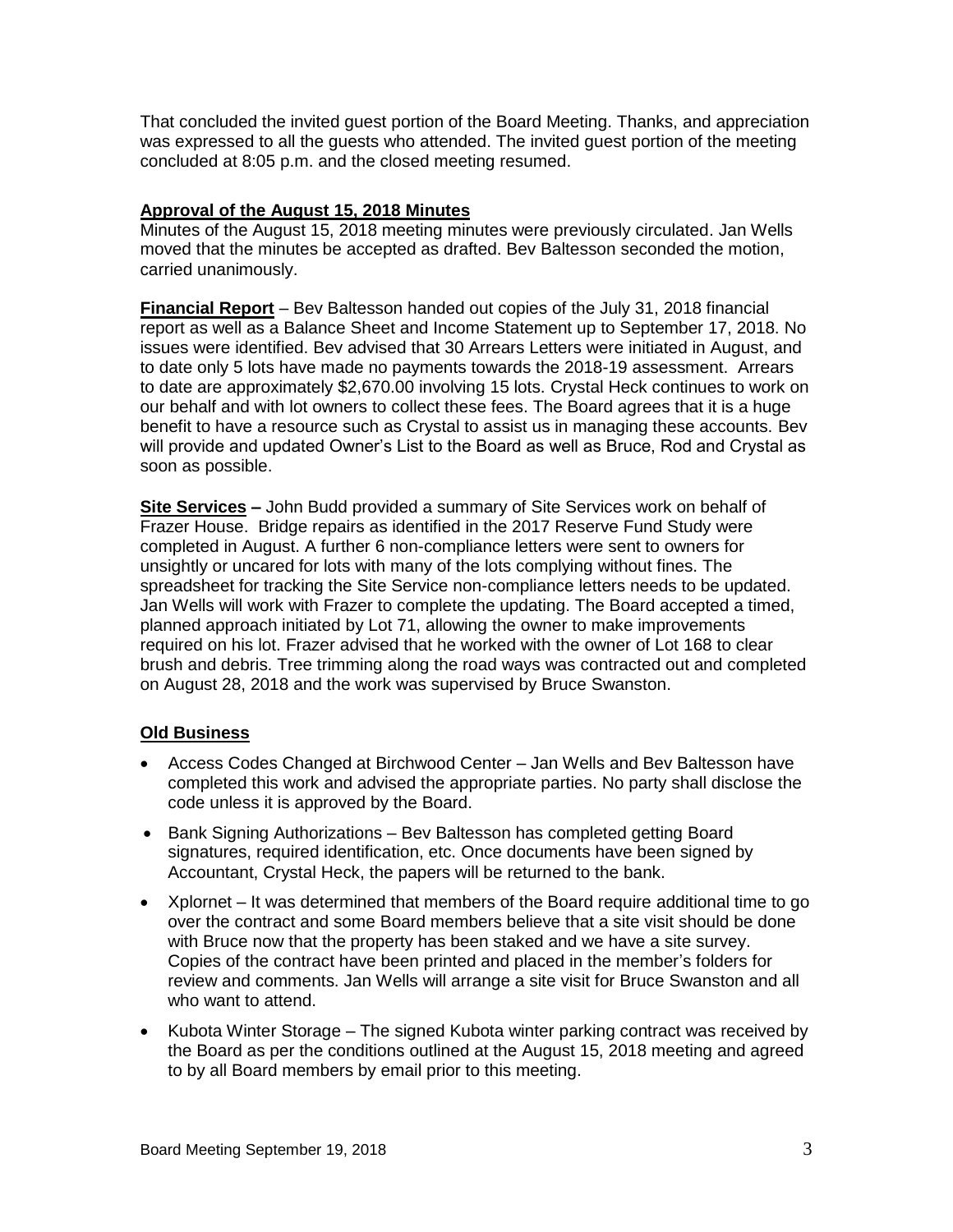• Swimming Pool Empty Process – Concerns with how the water will be drained from a large swimming pool need to be discussed with the lot owner. Sueanne Rehill Holt will work with Frazer to contact the lot owner.

# **New Business**

- Posting Audited Financial Papers on Condo Website Sueanne Rehill Holt suggested that the yearly Audited Financial Report be posted on the Condominium's website for public viewing. All owners are provided a copy of this report in the yearly AGM package; however, it was discussed that it may be beneficial to have the report also on the website. While all Board members agreed that the report should be viewed by all lot owners, concerns were raised as to whether the report should be viewed by the public. Bev Baltesson will contact the Auditor to confirm if there are reasons why the report cannot be viewed publicly.
- July 18, 2018 Letter from an anonymous writer regarding an "Amendment to Rules Request.' The Board has taken no action and will not take any action to correspondence delivered anonymously as it contravenes the Rules and Regulations dated May 1, 2018, Item 3b, as follows:

Lot owners having items of interest or concern must write a letter which may be dropped off at the Center mailbox or mailed to P.O. Box 134, Lindale, AB, T0C 1W0; or sent by email to mail@birchwoodcountrycondo.com. The letter must include the name(s) of the persons submitting it, the date that it is written, and be signed by the lot owner(s) involved.

- Administration Costs for Payments Not Made in Accordance with the 3 Options outlined in the Annual Assessment. Bev Baltesson would like to propose a change to the Rules and Regulations to add a specified amount be billed to the owner for administrative costs for payments not made as outlined in the 3 options on the annual assessment. Payments not made on the 1<sup>st</sup> of the month, payments received after the 1<sup>st</sup> of the month, payments made incorrectly, etc. cost additional time for our Accountant. With owner concerns over contractor costs, it is very important to ensure that costs charged to the Condominium, because of lot owners not complying to the Rules and Regulations, be passed on to the owners responsible. Lana Southorn will make note that this item be reviewed when the Rules and Regulations are reviewed over the winter months.
- Birchwood Sustainability Sub-Committee Joan Allen advised that she is not able to put much time and effort into this committee at this time due to personal time commitments. The Board has placed this initiative on hold until Joan is able to proceed.
- Brazeau County Public Web Map Bev Baltesson advised that the Brazeau County webpage has a publicly accessible web-based tool that owners can use. This tool can show owners aerial photography of their land and surrounding area. It has basic property information including roll number, legal address, parcel area, zoning type and assessment. Owners can draw and label maps, and print information for supporting development and sales of their property.